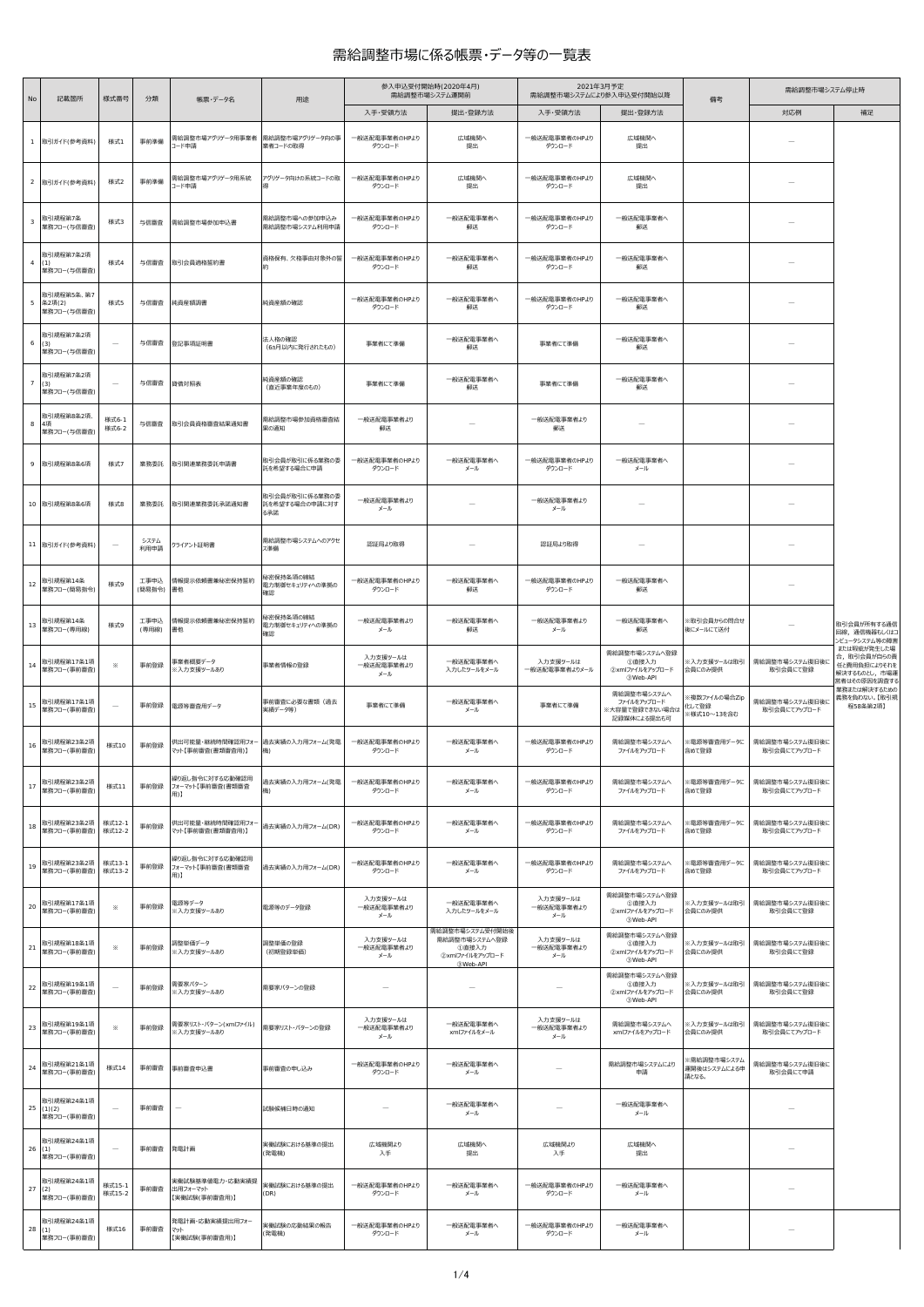## 需給調整市場に係る帳票・データ等の一覧表

| No     | 記載箇所                             | 様式番号                                 | 分類          | 帳票・データ名                                      | 用途                                                  | 参入申込受付開始時(2020年4月)<br>需給調整市場システム運開前 |                  |                               | 2021年3月予定<br>需給調整市場システムにより参入申込受付開始以降                              |                                      | 需給調整市場システム停止時                                                                                                                               |                              |  |
|--------|----------------------------------|--------------------------------------|-------------|----------------------------------------------|-----------------------------------------------------|-------------------------------------|------------------|-------------------------------|-------------------------------------------------------------------|--------------------------------------|---------------------------------------------------------------------------------------------------------------------------------------------|------------------------------|--|
|        |                                  |                                      |             |                                              |                                                     | 入手·受領方法                             | 提出 登録方法          | 入手·受領方法                       | 提出·登録方法                                                           | 備考                                   | 対応例                                                                                                                                         | 補足                           |  |
| 29     | 取引規程第24条1項<br>(2)<br>業務フロー(事前審査) | 様式15-1<br>様式15-2                     | 事前審査        | 実働試験基準値電力・応動実績提<br>出用フォーマット<br>【実働試験(事前審査用)】 | 実働試験の応動結果の報告<br>(DR)                                | 一般送配電事業者のHPより<br>ダウンロード             | 一般送配電事業者へ<br>メール | 一般送配電事業者のHPより<br>ダウンロード       | 一般送配電事業者へ<br>メール                                                  |                                      |                                                                                                                                             |                              |  |
| 30     | 取引規程第21条7項<br>業務フロー(事前審査)        | 様式17-1<br>様式17-2<br>様式17-3<br>様式17-4 | 事前審査        | 事前審査結果通知書                                    | 事前審査の合否通知                                           | 一般送配電事業者から<br>メール                   |                  | 需給調整市場システムにより<br>通知           |                                                                   | ※需給調整市場システム<br>運開後はシステムによる通<br>知となる。 | 需給調整市場システム復旧後に<br>通知                                                                                                                        |                              |  |
|        | 31 取引規程第21条7項                    | (契約書)                                | 契約締結        | 契約書                                          | 属地エリアでの一般送配電事業<br>者と取引会員にて締結                        | 一般送配電事業者より郵送                        |                  | 一般送配電事業者より郵送                  |                                                                   |                                      |                                                                                                                                             |                              |  |
| $32\,$ | 取引規程第13条1項<br>(2)                | 様式18                                 | 要件確認        | 计量器・その他付属装置点検 報告 計量器差試験、その他付属装置              | 点検の報告                                               | 一般送配電事業者のHPより<br>ダウンロード             | 一般送配電事業者へ<br>メール | 一般送配電事業者のHPより<br>ダウンロード       | 一般送配電事業者へ<br>メール                                                  |                                      |                                                                                                                                             |                              |  |
|        | 33 取引規程第31条1項                    | ⋇                                    | 応札          | 売り入札データ<br>※入力支援ツールあり                        | 入札情報の登録                                             |                                     |                  | 入力支援ツールは<br>一般送配電事業者より<br>メール | 需給調整市場システムへ登録<br>①直接入力<br>2xmlファイルをアップロード<br><b>3Web-API</b>      | ※入力支援ツールは取引<br>会員にのみ提供               | 【MMSが復旧し、MMSで入札受<br>付すると判断した場合】<br>市場システム復旧後に取引会員に<br>て登録<br>【MMSが復旧せず、MMSで入札<br>受付しないと判断した場合】<br>一般送配電事業者より取引会員<br>へ電話にて∆kW供出依頼            |                              |  |
|        | 34 取引規程第33条                      | $\overline{\phantom{a}}$             | 約定          | 約定結果リスト                                      | 約定結果の通知                                             |                                     |                  | 需給調整市場システムより<br>通知            |                                                                   |                                      | 【MMSが復旧し、MMSで入札受<br>付すると判断した場合】<br>需給調整市場システムの復旧後、<br>需給調整市場システムより通知<br>【MMSが復旧せず、MMSで入札<br>受付しないと判断した場合】<br>一般送配電事業者より取引会員<br>へ電話にて∆kW供出依頼 |                              |  |
| 35     | 取引規程第34条1項<br>(1)                | $\overline{\phantom{a}}$             | 約定後         | 発電計画                                         | 約定結果を反映した発電計画<br>アセスメントで使用                          |                                     |                  | 広域機関より<br>入手                  | 広域機関へ<br>提出                                                       |                                      | -                                                                                                                                           |                              |  |
| 36     | 取引規程第34条1項<br>(2)                | ⋇                                    | 約定後         | 基準値計画(xmlファイル)<br>※入力支援ツールあり                 | 約定結果を反映した基準値計画<br>アセスメントで使用                         |                                     |                  | 入力支援ツールは<br>一般送配電事業者より<br>メール | 需給調整市場システムへ<br>xmlファイルをアップロード                                     | ※入力支援ツールは取引<br>会員にのみ提供               | 登録期限までに属地TSOにメール<br>にて提出する。属地TSOに提出<br>しなかった場合は、登録しなかった<br>ケースと同様に扱う。                                                                       |                              |  |
|        | 37 取引規程第36条                      |                                      | 電源等差替       | 電源等差替データ<br>※入力支援ツールあり                       | 約定電源の代替となる電源等の<br>登録                                |                                     |                  |                               | 需給調整市場システムへ登録<br>①直接入力<br>2xmlファイルをアップロード<br><b>3Web-API</b>      | ※入力支援ツールは取引<br>会員にのみ提供               | 登録期限までにシステムが復旧せ<br>ず登録できない場合は、登録しな<br>かったケースと同様に扱う。                                                                                         |                              |  |
| 38     | 取引規程第36条1項                       |                                      | 電源等差替 発電計画  |                                              | 約定結果を反映した発電計画<br>アセスメントで使用                          |                                     |                  | 広域機関より<br>入手                  | 広域機関へ<br>提出                                                       |                                      |                                                                                                                                             |                              |  |
|        | 39 取引規程第36条1項                    | ⋇                                    | 電源等差替       | 基準値計画(xmlファイル)<br>※入力支援ツールあり                 | 約定結果を反映した基準値計画<br>アセスメントで使用                         |                                     |                  | 入力支援ツールは<br>一般送配電事業者より<br>メール | 需給調整市場システムへ<br>xmlファイルをアップロード                                     | ※入力支援ツールは取引<br>会員にのみ提供               | 登録期限までに属地TSOにメール 取引会員が所有する通信<br>にて提出する。属地TSOに提出 回線、通信機器もしくはコ<br>しなかった場合は、登録しなかった ンビュータシステム等の障害<br>ケースと同様に扱う。                                | または瑕疵が発生した場<br>合, 取引会員が自らの責  |  |
| 40     | 取引規程第37条1項<br>(1)(2)             |                                      | 電源等<br>トラブル | 電源等差替データ<br>※入力支援ツールあり                       | 約定電源の代替となる電源等の<br>登録<br>代替電源の供出不可を登録                |                                     |                  |                               | 需給調整市場システムへ登録<br>①直接入力<br>2xmlファイルをアップロード<br><b>3Web-API</b>      | ※入力支援ツールは取引<br>会員にのみ提供               | 登録期限までにシステムが復旧せ 任と費用負担によりそれを<br>ず登録できない場合は、登録しな 解決するものとし、市場運<br>かったケースと同様に扱う。なお、代 営者はその原因を調査する<br>替不可時の電話連絡は行うこと。                           | 業務または解決するための<br>義務を負わない。【取引規 |  |
|        | 41 取引規程第37条2項                    | 様式19                                 | 電源等<br>トラブル | △ k W約定量供出不可理由届出書                            | △kW約定量を供出できなくなった<br>理由を確認。                          |                                     |                  | 一般送配電事業者のHPより<br>ダウンロード       | 一般送配電事業者へ<br>メール                                                  |                                      |                                                                                                                                             | 程58条第2項】                     |  |
| $42\,$ | 取引規程第37条1項<br>(3)                |                                      | 電源等<br>トラブル |                                              | →般送配電事業者からの△kWの<br>供出依頼                             |                                     |                  | 一般送配電事業者から<br>電話またはメール        |                                                                   |                                      |                                                                                                                                             |                              |  |
|        | 43 取引規程第17条2項                    | $\times$                             | 変更          | 事業者概要データ<br>※入力支援ツールあり                       | データ変更時                                              |                                     | 市場システムは運開済み      | 入力支援ツールは<br>一般送配電事業者より<br>メール | 需給調整市場システムへ登録<br>①直接入力<br>2xmlファイルをアップロード<br><b>3Web-API</b>      | ※入力支援ツールは取引<br>会員にのみ提供               | 需給調整市場システム復旧後に<br>取引会員にて登録                                                                                                                  |                              |  |
|        | 44 取引規程第17条2項                    | $\overline{\phantom{a}}$             | 変更          | 電源等審査用データ                                    | データ変更時                                              |                                     |                  | 事業者にて準備                       | 需給調整市場システムへ<br>ファイルをアップロード<br>※大容量で登録できない場合は 化して登録<br>記録媒体による提出も可 | ※複数ファイルの場合Zip                        | 需給調整市場システム復旧後に<br>取引会員にてアップロード                                                                                                              |                              |  |
|        | 45 取引規程第17条2項                    | $\times$                             | 変更          | 電源等データ<br>※入力支援ツールあり                         | データ変更時                                              |                                     |                  | 入力支援ツールは<br>一般送配電事業者より<br>メール | 需給調整市場システムへ登録<br>①直接入力<br>2xmlファイルをアップロード<br><b>33Web-API</b>     | ※入力支援ツールは取引<br>会員にのみ提供               | 需給調整市場システム復旧後に<br>取引会員にて登録                                                                                                                  |                              |  |
| 46     | 取引規程第18条3<br>項、4項                | $\times$                             | 変更          | 調整単価データ<br>※入力支援ツールあり                        | 1週間分の調整単価の登録およ<br>び変更時の登録                           |                                     |                  | 入力支援ツールは<br>一般送配電事業者より<br>メール | 需給調整市場システムへ登録<br>①直接入力<br>2xmlファイルをアップロード<br><b>3Web-API</b>      | ※入力支援ツールは取引<br>会員にのみ提供               | 登録期限までにシステムが復旧せ<br>ず提出できない場合は、最新の登<br>録単価(ない場合は初期登録単<br>価) を適用。                                                                             |                              |  |
| 47     | 取引規程第19条2<br>項、3項                | $\overline{\phantom{a}}$             | 変更          | 需要家パターン<br>※入力支援ツールあり                        | データ変更時<br>需要家のスイッチングやトラブル時                          |                                     |                  |                               | 需給調整市場システムへ登録<br>①直接入力<br>②xmlファイルをアップロード<br><b>3Web-API</b>      | ※入力支援ツールは取引<br>会員にのみ提供               | 需給調整市場システム復旧後に<br>取引会員にて登録                                                                                                                  |                              |  |
| 48     | 取引規程第19条2<br>項、3項                | $\times$                             | 変更          | 需要家リスト・パターン(xmlファイル)<br>※入力支援ツールあり           | データ変更時<br>需要家のスイッチングやトラブル時                          |                                     |                  | 入力支援ツールは<br>一般送配電事業者より<br>メール | 需給調整市場システムへ<br>xmlファイルをアップロード                                     | ※入力支援ツールは取引<br>会員にのみ提供               | 需給調整市場システム復旧後に<br>取引会員にてアップロード                                                                                                              |                              |  |
|        | 49 取引規程第39条(4)                   | $\sim$                               | アセスメントⅡ     |                                              | アセスメントⅡに用いる実績の代<br>用データの提出                          |                                     |                  |                               | 一般送配電事業者へ<br>メール                                                  |                                      |                                                                                                                                             |                              |  |
|        | 50 取引規程第40条2項                    | 様式20                                 |             | ペナルティ対応 系統起因によるペナルティ緩和申出                     | アセスメント不適合の原因が系統<br>起因による出力抑制の場合におけ<br>るペナルティ緩和の申し出  |                                     |                  | 一般送配電事業者のHPより<br>ダウンロード       | 一般送配電事業者へ<br>メール                                                  |                                      |                                                                                                                                             |                              |  |
| 51     | 取引規程第41条1項<br>(3), 24(3)         | 様式21                                 | 警告対応        | アセスメント不適合時の事由および解<br>消のために行った事項に関する申出        | アセスメント不適合の原因が想定<br>外の事故等であって、取引停止処<br>分等の対象外を求める申し出 |                                     |                  | 一般送配電事業者のHPより<br>ダウンロード       | 一般送配電事業者へ<br>メール                                                  |                                      |                                                                                                                                             |                              |  |
|        | 52 取引規程第50条1項                    | 様式22-1<br>様式22-2                     | 精算          | 精算額通知書                                       | 一般送配電事業者と事業者にお<br>ける精算額の通知                          |                                     |                  | 需給調整市場システムより<br>ダウンロード        |                                                                   |                                      | 需給調整市場システム復旧後に<br>取引会員にてダウンロード                                                                                                              |                              |  |
|        | 53 取引規程第50条1項                    | 様式23-1<br>様式23-2                     | 精算          | 精算額内訳書                                       | 般送配電事業者と事業者にお<br>ける精算額の内訳                           |                                     |                  | 需給調整市場システムより<br>ダウンロード        |                                                                   |                                      | 需給調整市場システム復旧後に<br>取引会員にてダウンロード                                                                                                              |                              |  |
|        | 54 取引規程第50条1項                    | 様式24-1<br>様式24-2                     | 精算          | 請求書                                          | -般送配電事業者から事業者^<br>の料金の請求                            |                                     |                  | 需給調整市場システムより<br>ダウンロード        |                                                                   |                                      | 需給調整市場システム復旧後に<br>取引会員にてダウンロード                                                                                                              |                              |  |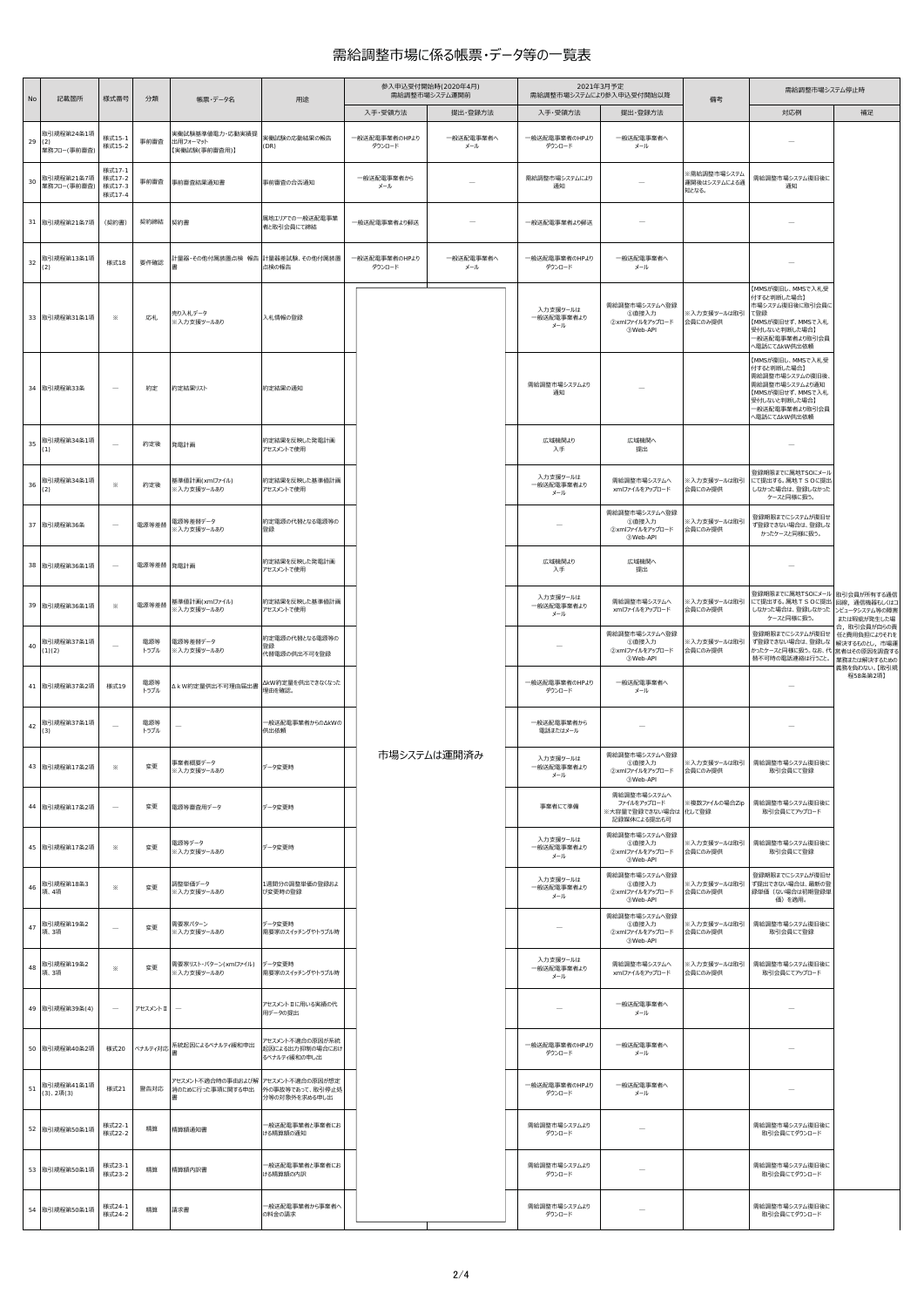## 需給調整市場に係る帳票・データ等の一覧表

| No | 記載箇所                         | 様式番号                     | 分類           | 帳票・データ名                 | 用途                                 |  | 参入申込受付開始時(2020年4月)<br>需給調整市場システム運開前 |             | 2021年3月予定<br>需給調整市場システムにより参入申込受付開始以降 |                          | 備考 | 需給調整市場システム停止時            |                                                                            |
|----|------------------------------|--------------------------|--------------|-------------------------|------------------------------------|--|-------------------------------------|-------------|--------------------------------------|--------------------------|----|--------------------------|----------------------------------------------------------------------------|
|    |                              |                          |              |                         |                                    |  | 入手·受領方法                             | 提出 登録方法     | 入手·受領方法                              | 提出·登録方法                  |    | 対応例                      | 補足                                                                         |
| 55 | 取引規程第15条5項<br>(2)            | $\overline{\phantom{a}}$ | システム<br>稼働時間 |                         | 需給調整市場システムの稼働時<br>間の変更の通知          |  |                                     |             | 本市場のウェブサイトにて<br>掲示                   |                          |    |                          |                                                                            |
| 56 | 取引規程第15条5項<br>(3)            | $\overline{\phantom{a}}$ | システム<br>稼働時間 |                         | 需給調整市場システムの臨時停<br>止、休止の通知          |  |                                     |             | 本市場のウェブサイトにて<br>掲示                   |                          |    |                          |                                                                            |
| 57 | 取引規程第28条2<br>項、3項            | $\overline{\phantom{a}}$ | 取引日時変更       |                         | 取引の実施日の変更                          |  |                                     |             | 本市場のウェブサイトにて<br>掲示                   | $\overline{\phantom{a}}$ |    |                          |                                                                            |
|    | 58 取引規程第30条3項                | $\overline{\phantom{a}}$ | 取引日時変更       |                         | 入札受付時間の延長                          |  |                                     |             | 本市場のウェブサイトにて<br>掲示                   |                          |    |                          | 取引会員が所有する通信<br>回線、通信機器もしくはコ<br>ンビュータシステム等の障害                               |
|    | 59 取引規程第30条4項                | $\overline{\phantom{a}}$ | 取引日時変更       |                         | 取引の臨時停止、休止の通知                      |  |                                     |             | 本市場のウェブサイトにて<br>掲示                   |                          |    |                          |                                                                            |
| 60 | 取引規程第41条1項<br>$(1), 2\Pi(1)$ | 様式25                     | 是正勧告         | 是正勧告書                   | 是正勧告                               |  |                                     | 市場システムは運開済み | 需給調整市場システムより<br>ダウンロード               |                          |    | 需給調整市場システム復旧後に<br>ダウンロード | または瑕疵が発生した場<br>合,取引会員が自らの責<br>任と費用負担によりそれを<br>解決するものとし、市場運<br>営者はその原因を調査する |
| 61 | 取引規程第41条1項<br>(1)、第52条1項     | 様式26-1                   | 取引停止         | 取引停止通知書                 | 取引会員に対する取引停止の通                     |  |                                     |             | 需給調整市場システムより<br>ダウンロード               |                          |    | 需給調整市場システム復旧後に<br>ダウンロード | 業務または解決するための<br>義務を負わない。【取引規<br>程58条第2項】                                   |
| 62 | 取引規程第41条2項<br>(1)            | 様式26-2                   | 取引停止         | 取引停止通知書                 | 発電機または需要家リスト・パター<br>ンに対する取引停止の通知   |  |                                     |             | 需給調整市場システムより<br>ダウンロード               |                          |    | 需給調整市場システム復旧後に<br>ダウンロード |                                                                            |
|    | 63 取引規程第52条2項                |                          |              | 様式27-1 取引停止解除 取引停止解除通知書 | 取引会員に対する取引停止解除<br>の通知              |  |                                     |             | 需給調整市場システムより<br>ダウンロード               |                          |    | 需給調整市場システム復旧後に<br>ダウンロード |                                                                            |
| 64 | 取引規程第41条2項<br>(2)            |                          |              | 様式27-2 取引停止解除 取引停止解除通知書 | 発電機または需要家リスト・パター<br>ンに対する取引停止解除の通知 |  |                                     |             | 需給調整市場システムより<br>ダウンロード               |                          |    | 需給調整市場システム復旧後に<br>ダウンロード |                                                                            |
|    | 65 取引規程第9条                   | <b>様式28</b>              | 任意脱退         | 需給調整市場脱退申込書             | 需給調整市場からの脱退の申込                     |  |                                     |             | 一般送配電事業者より<br>郵送                     |                          |    |                          |                                                                            |
| 66 | 取引規程第9条、第<br>10条             | 様式29-1<br>様式29-2         |              | 脱退、除名 需給調整市場脱退通知書       | 需給調整市場からの脱退の承諾<br>需給調整市場からの脱退の通知   |  |                                     |             | 一般送配電事業者より<br>郵送                     | $\overline{\phantom{a}}$ |    | -                        |                                                                            |